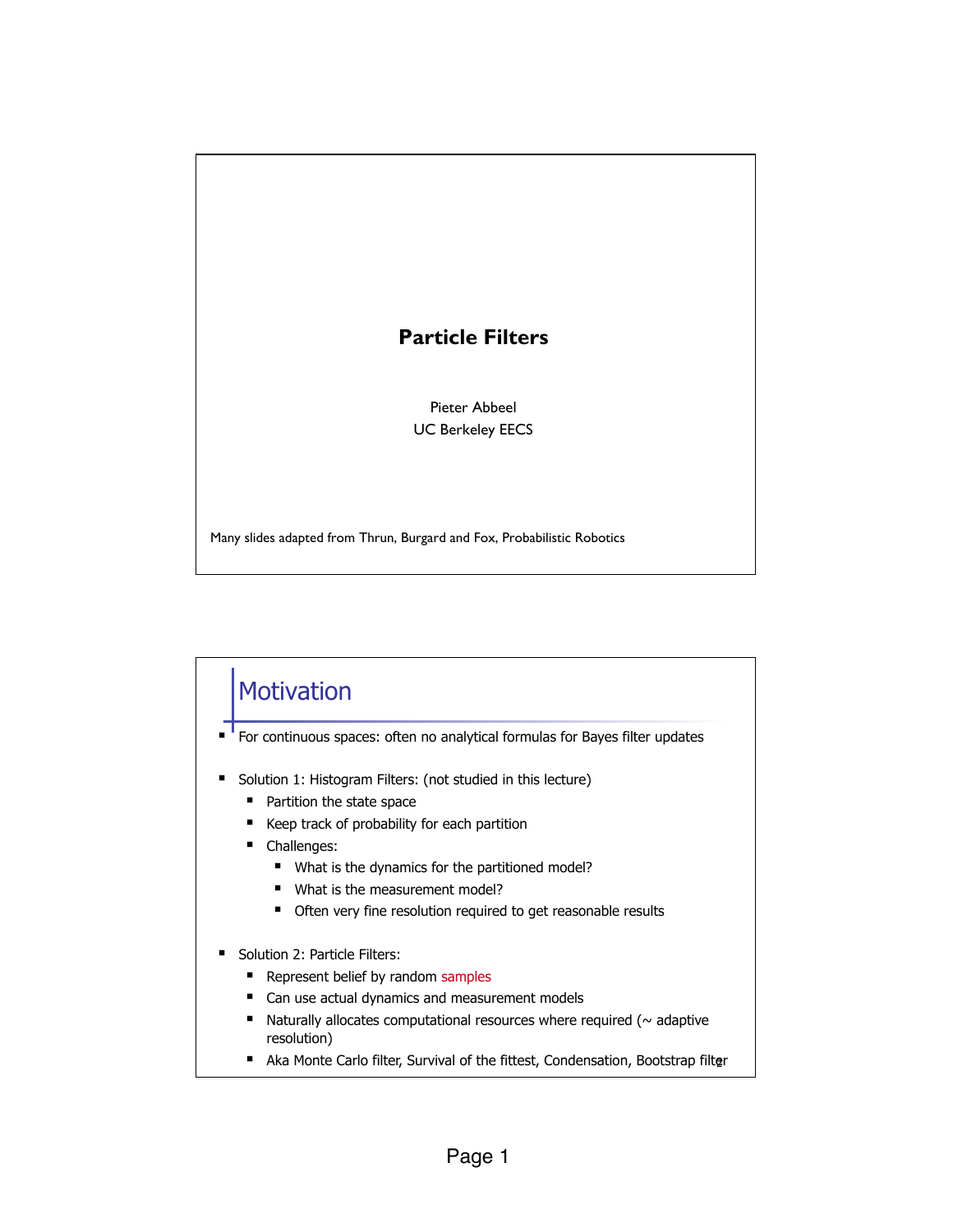

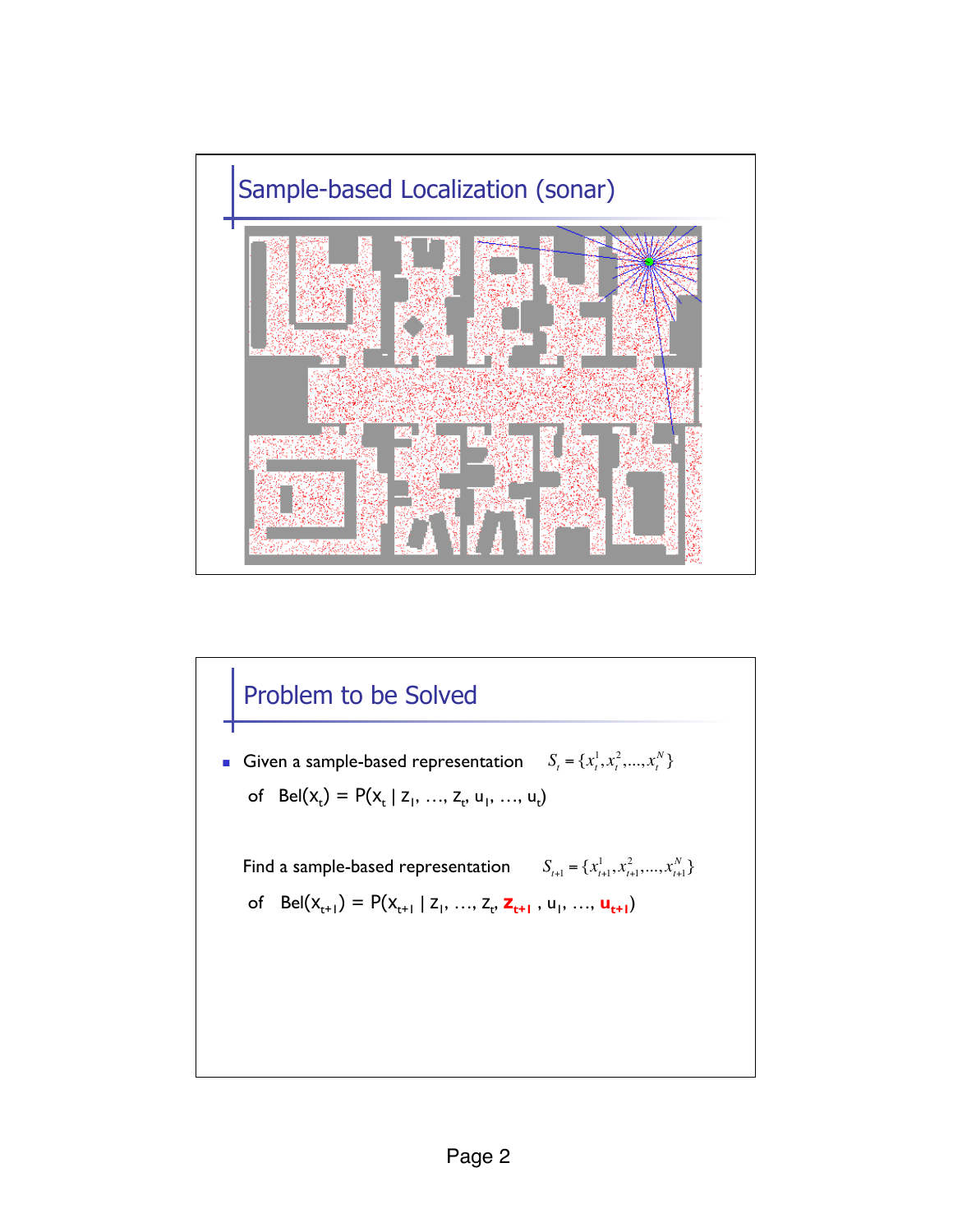

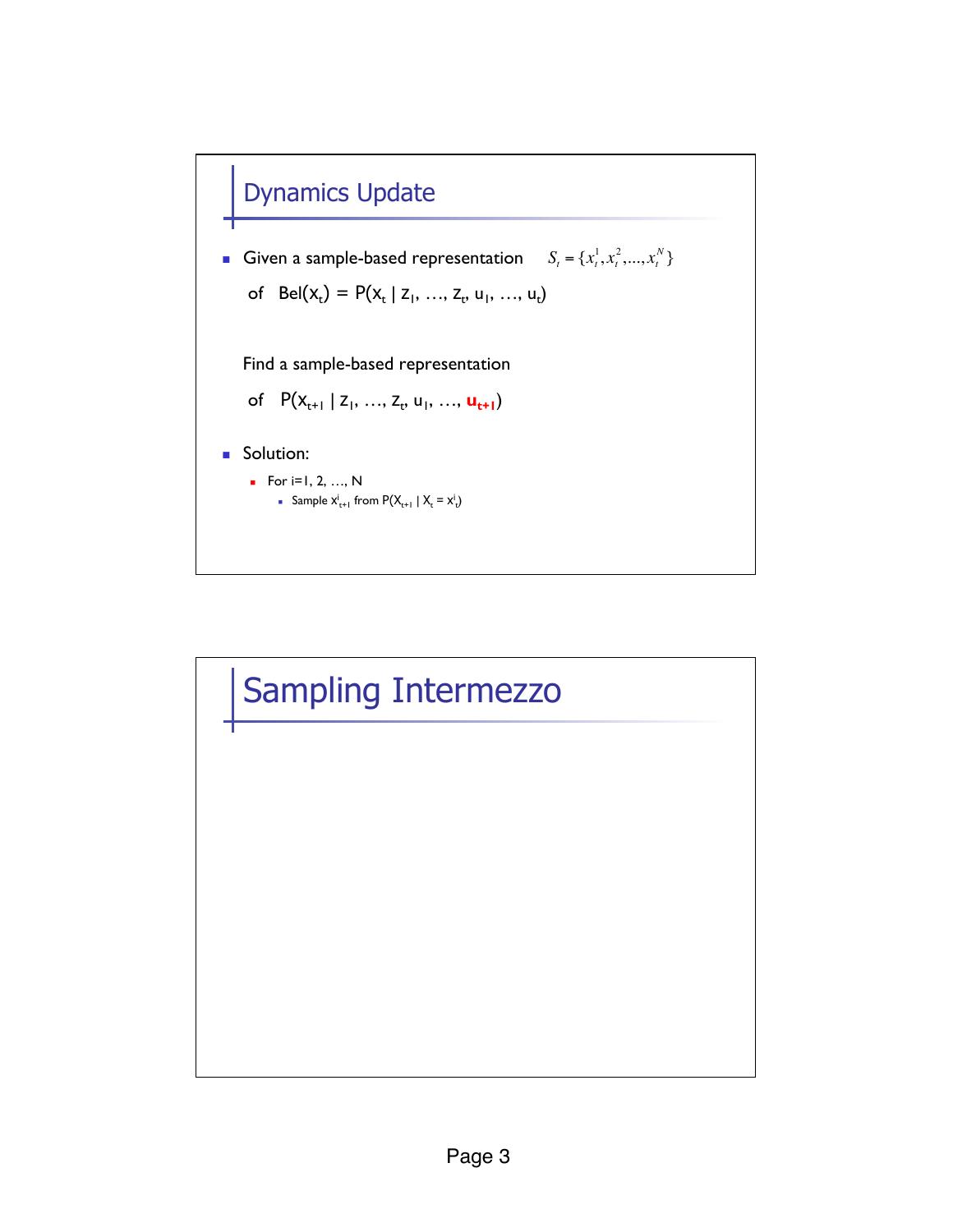

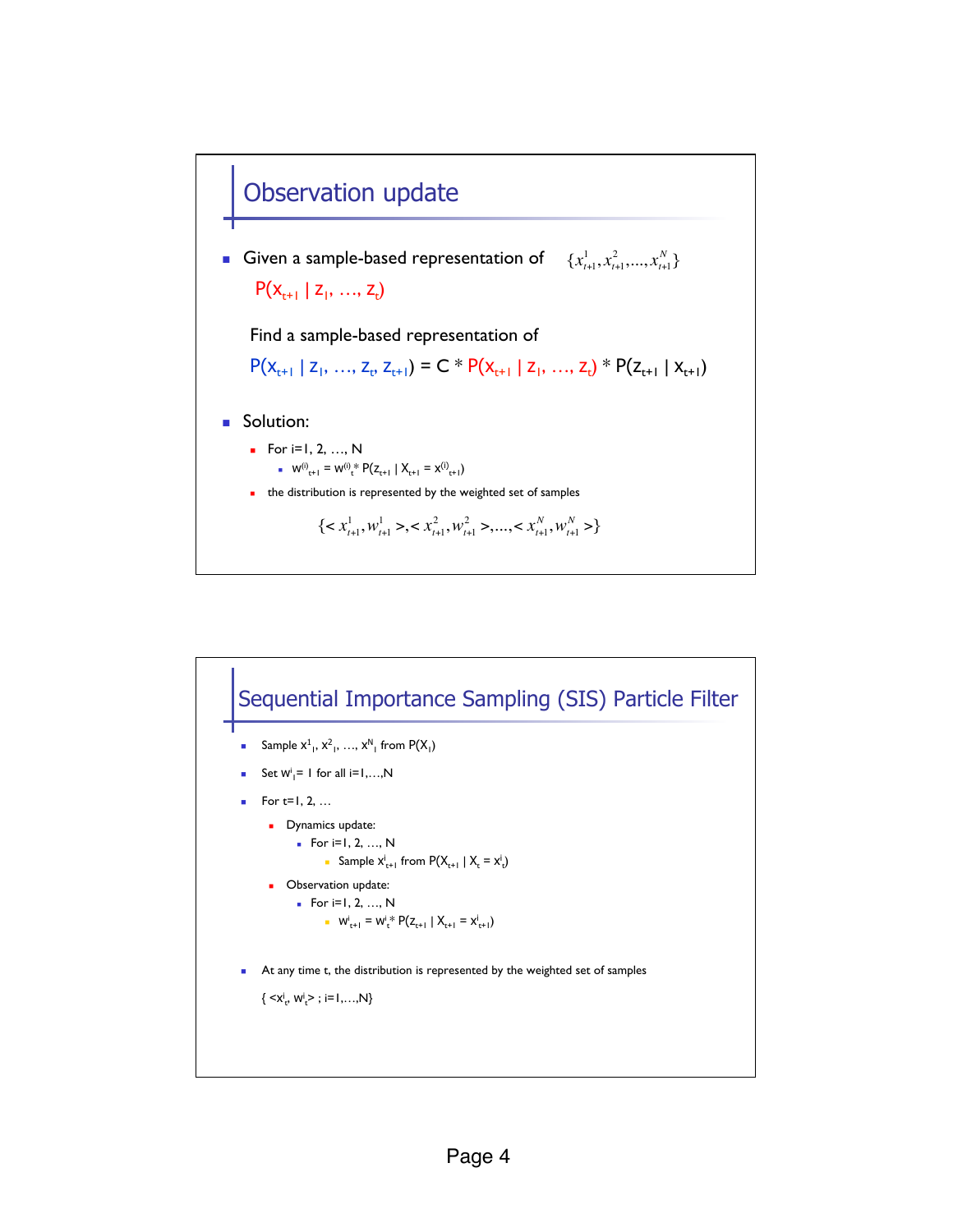## SIS particle filter major issue

- **The resulting samples are only weighted by the evidence**
- The samples themselves are never affected by the evidence
- $\rightarrow$  Fails to concentrate particles/computation in the high probability areas of the distribution  $P(X_t | Z_1, ..., Z_t)$

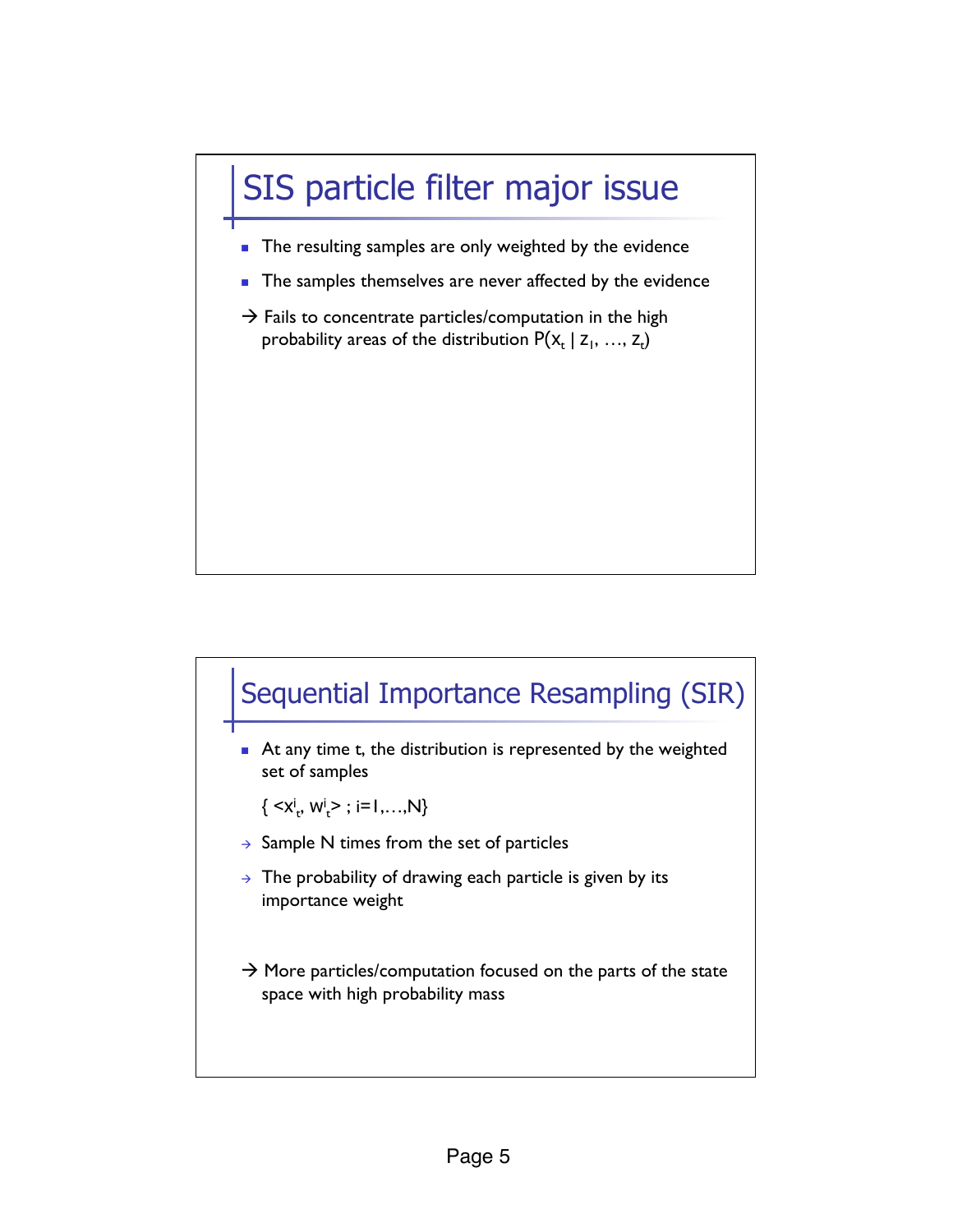

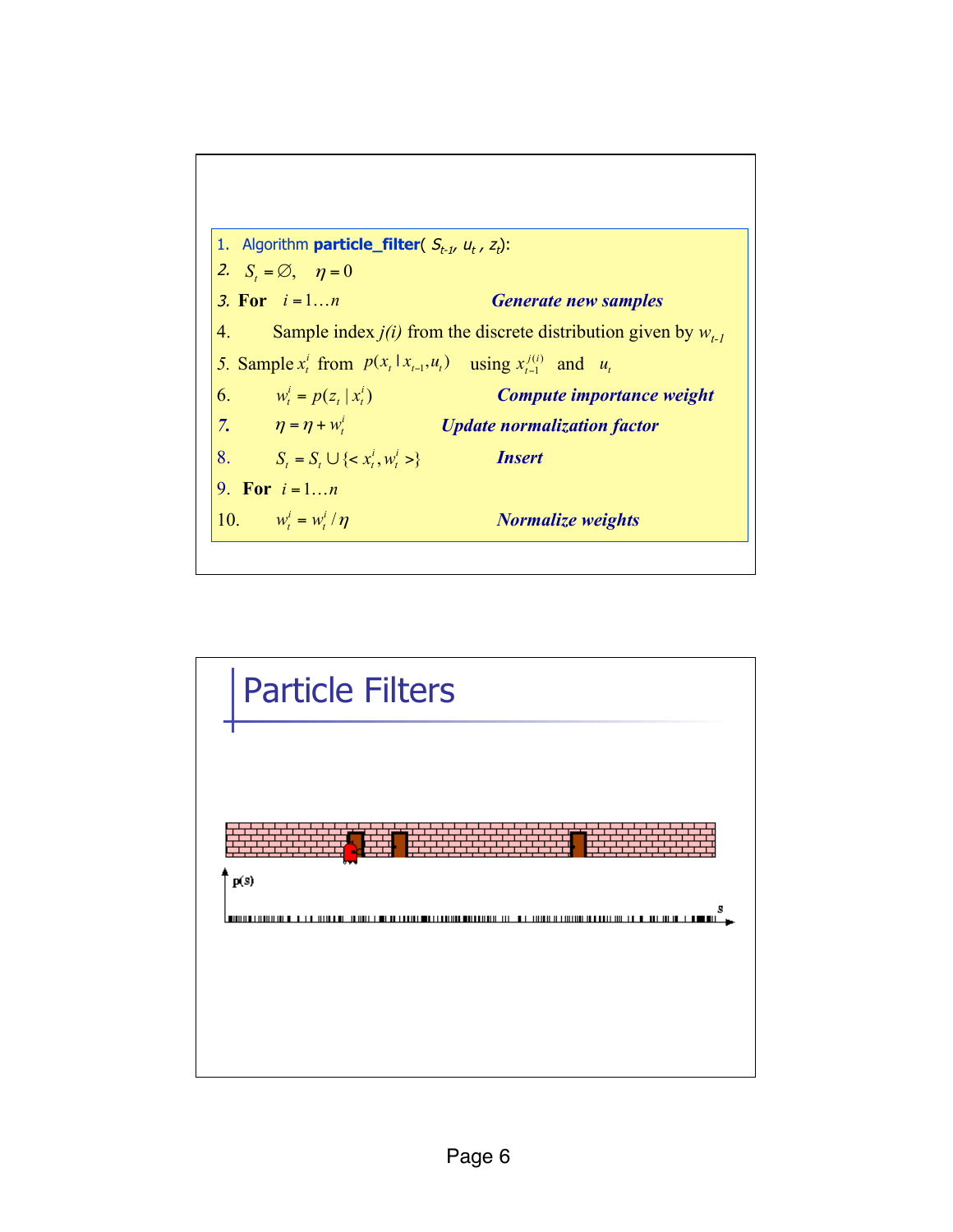

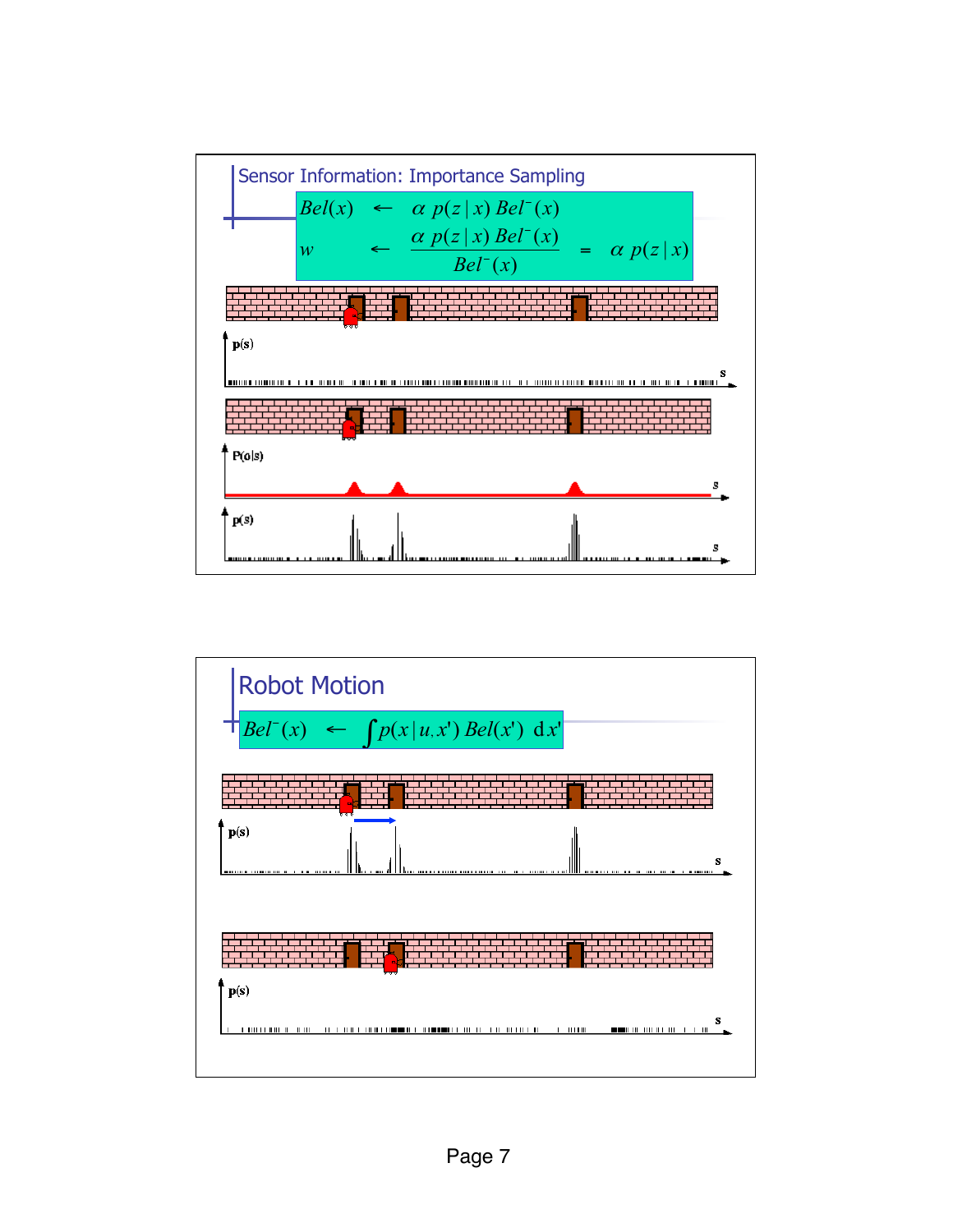

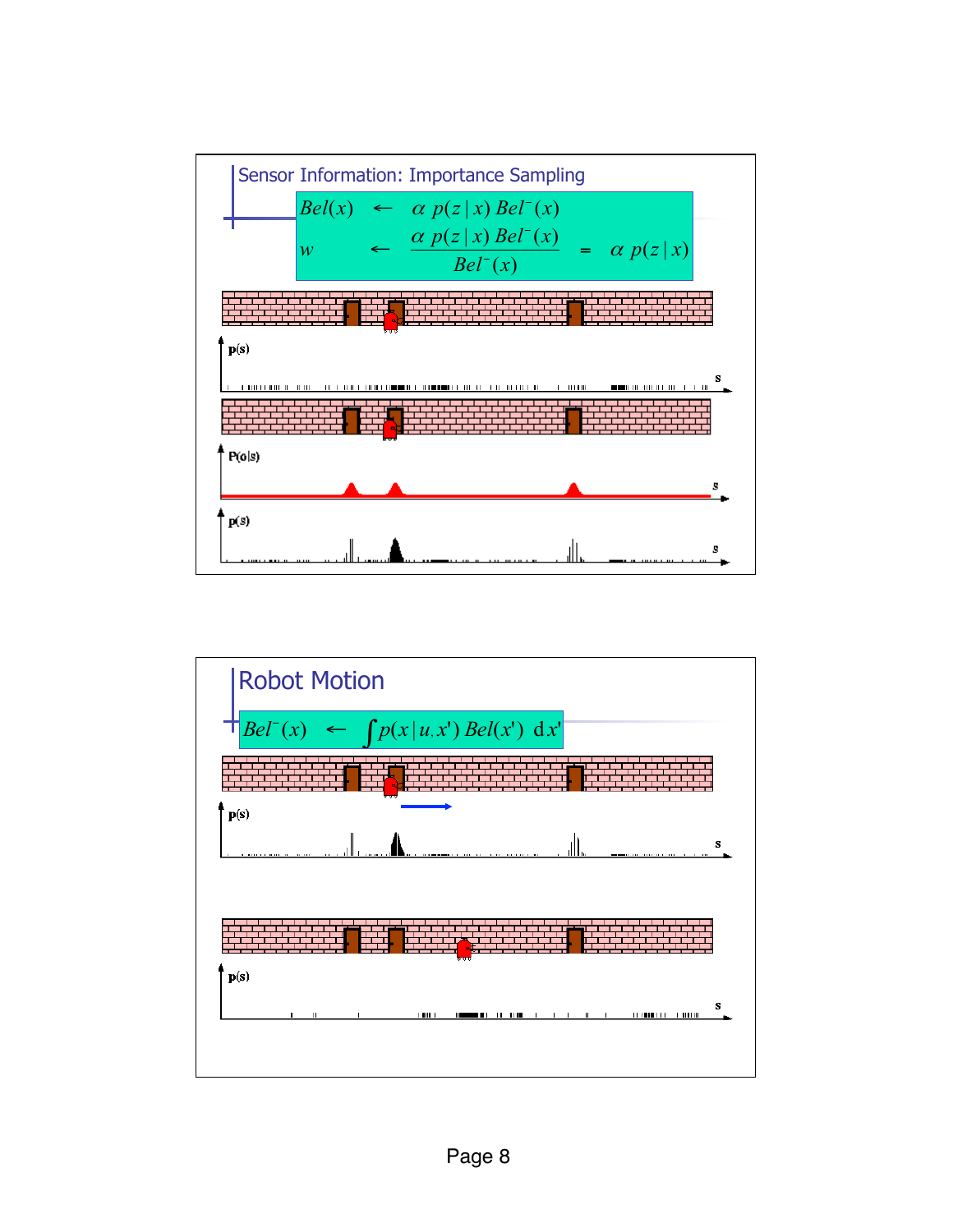

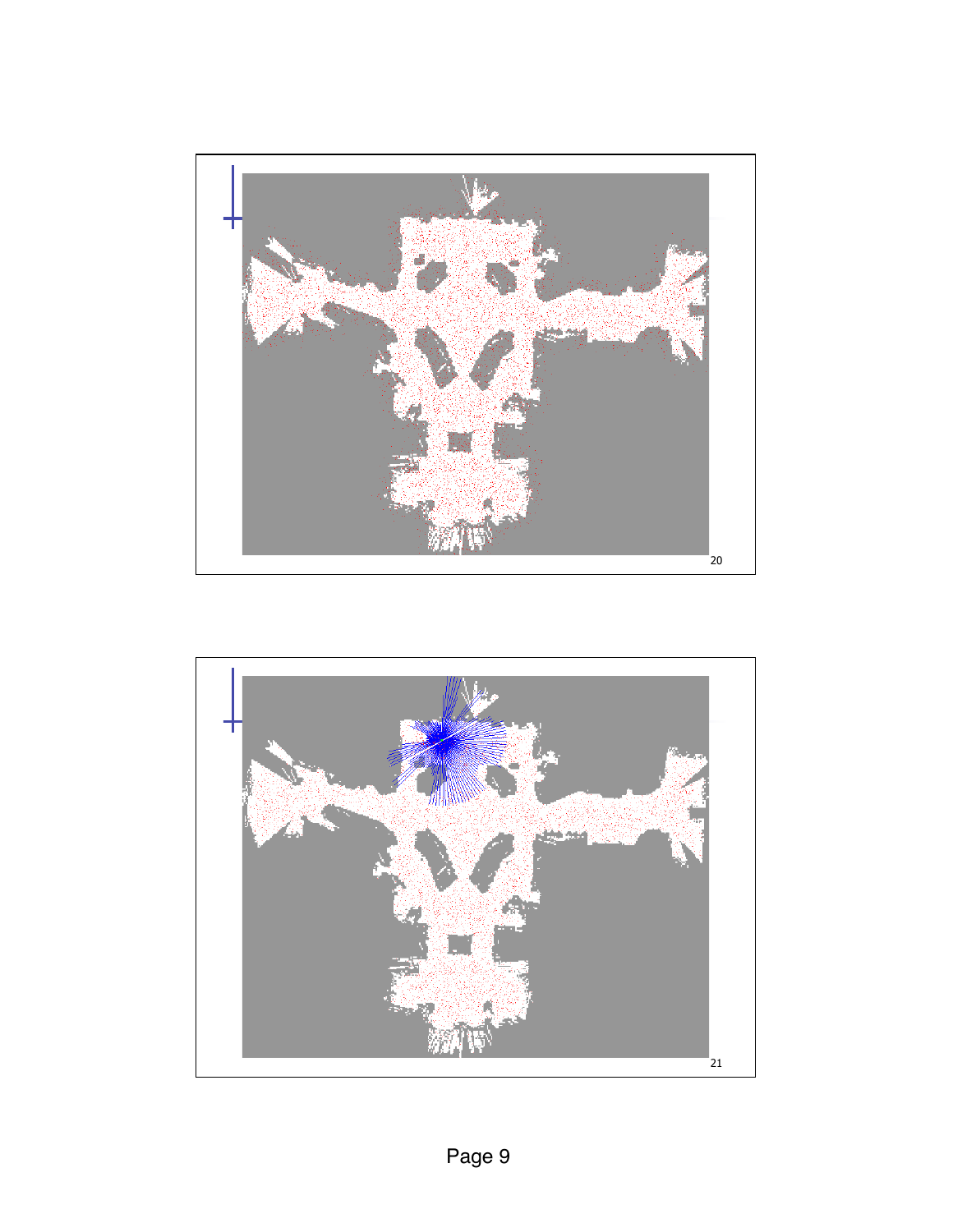

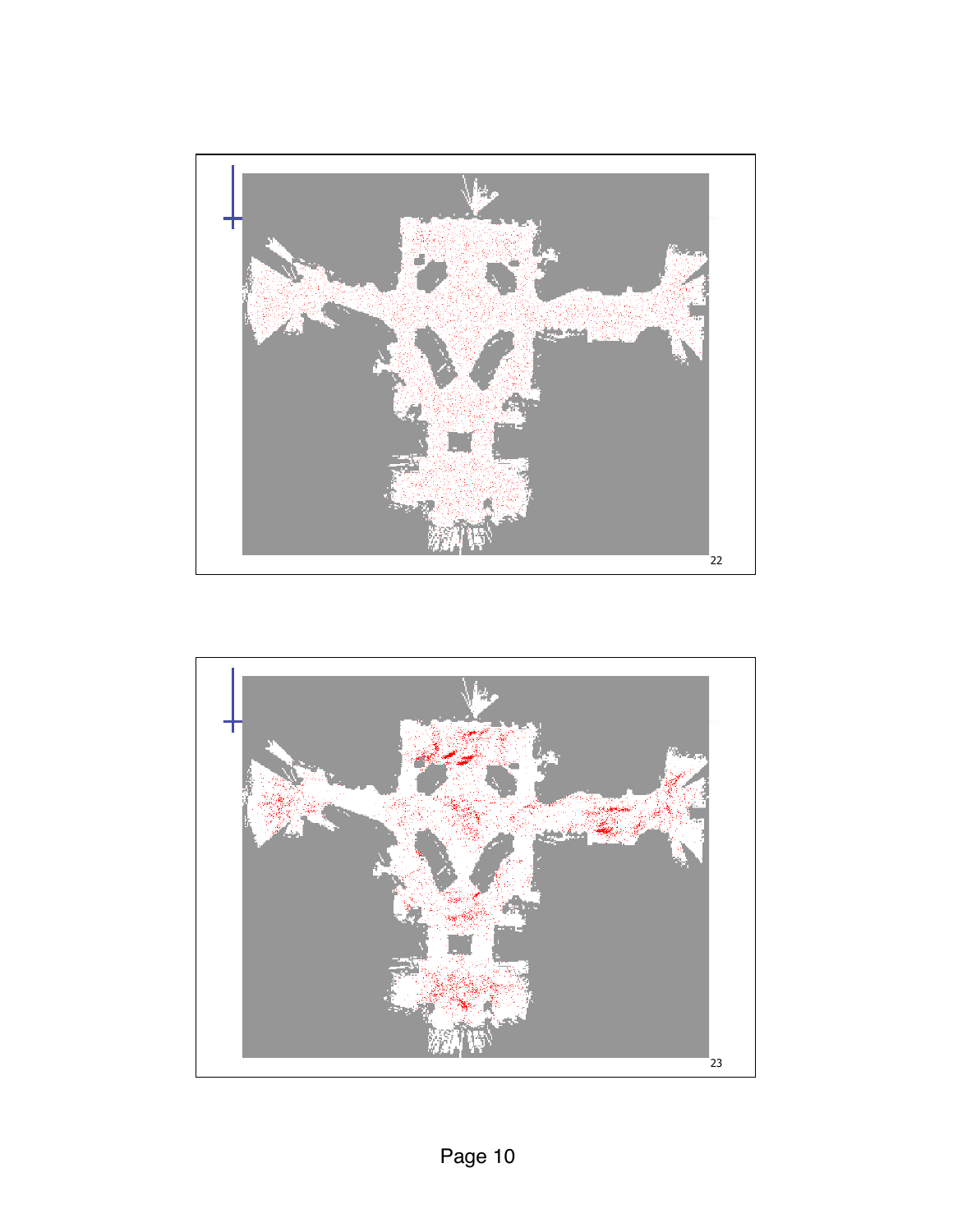

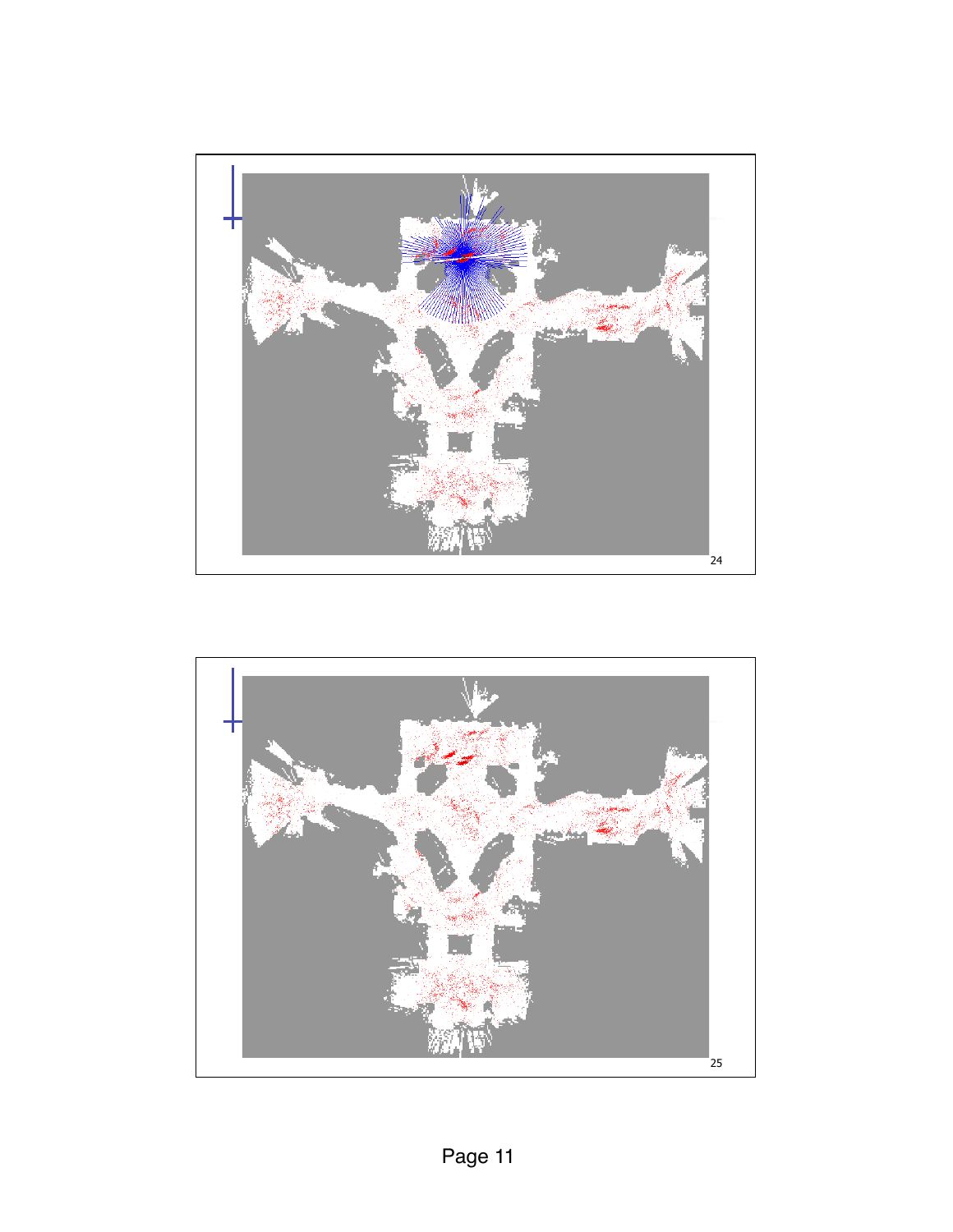

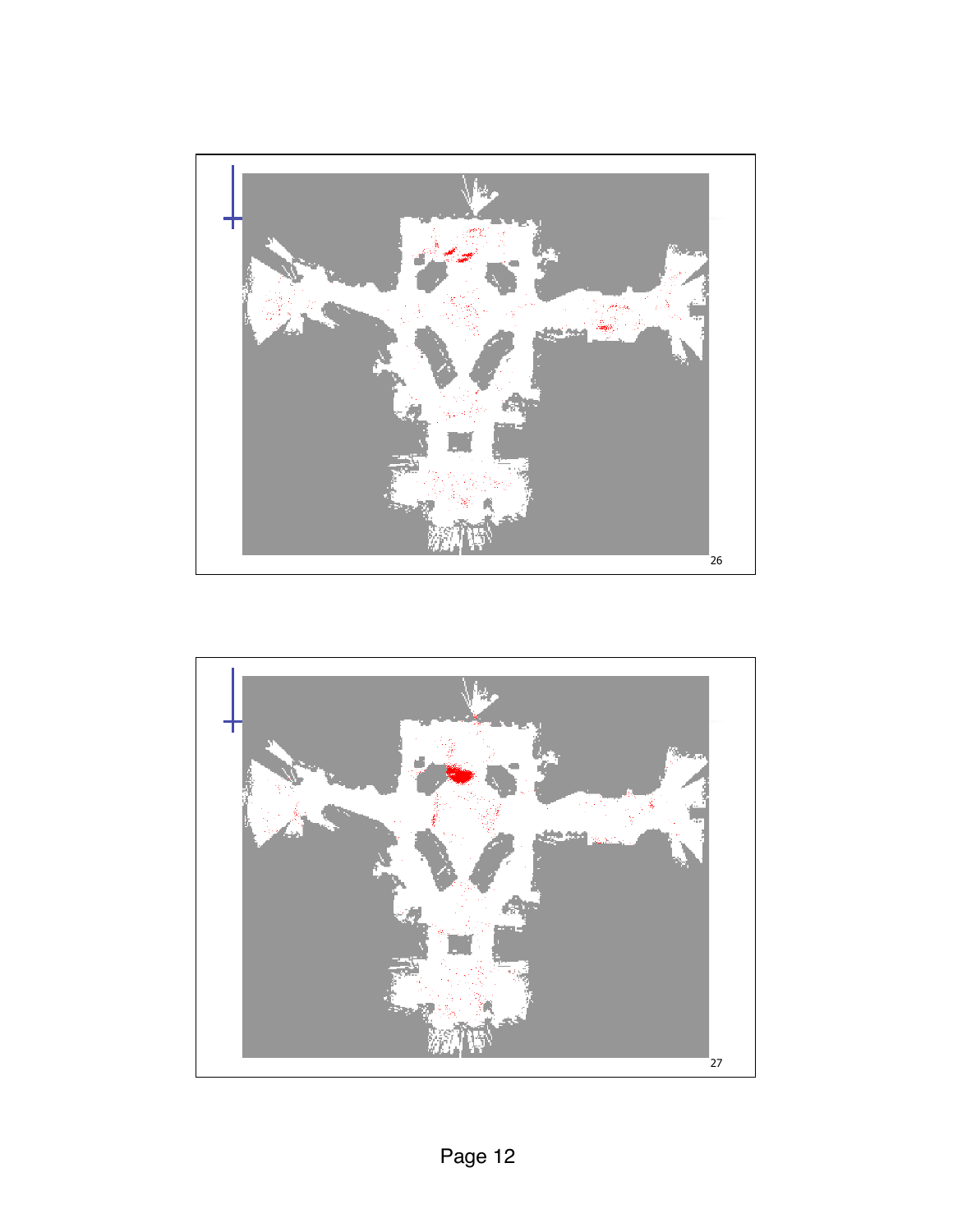

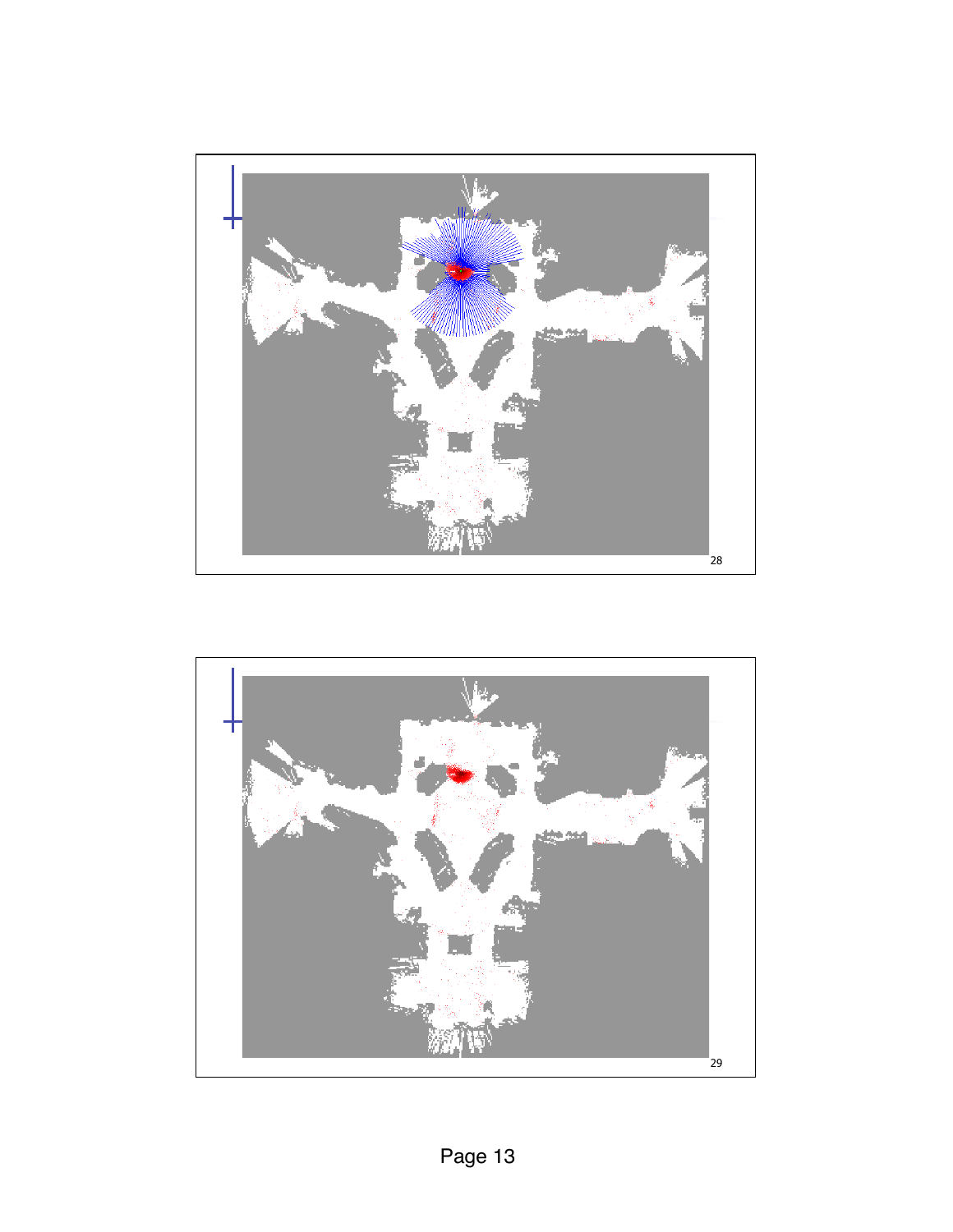

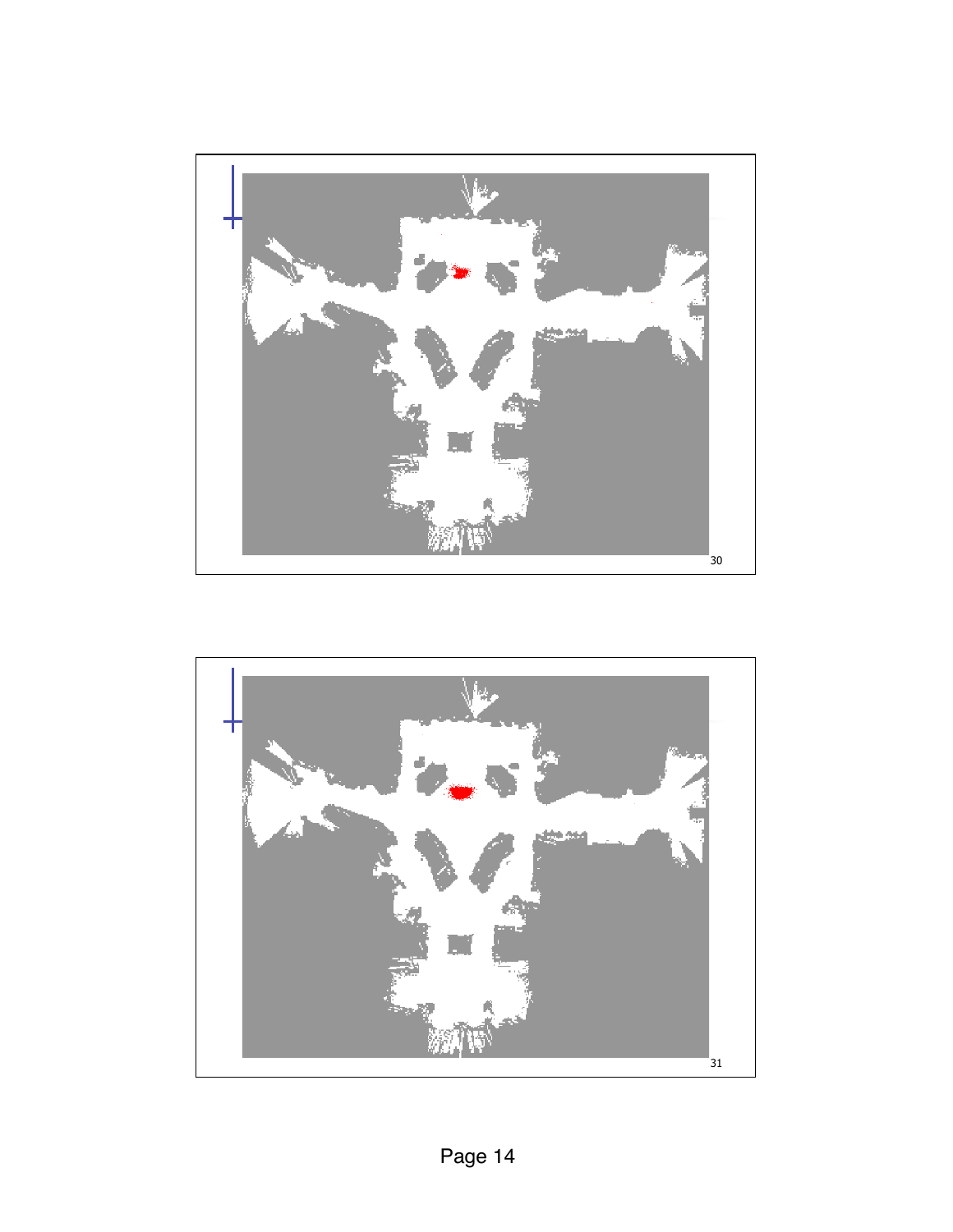

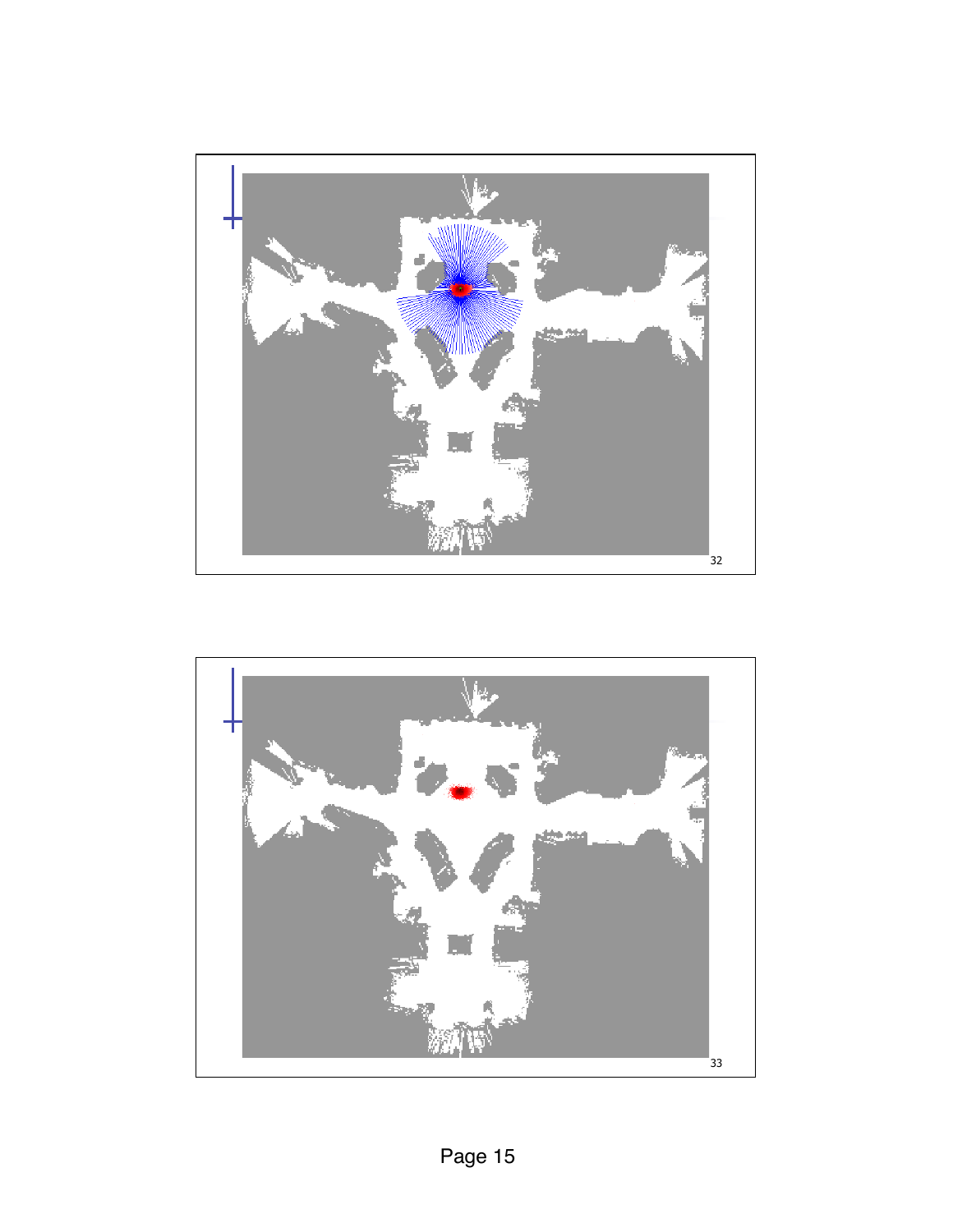

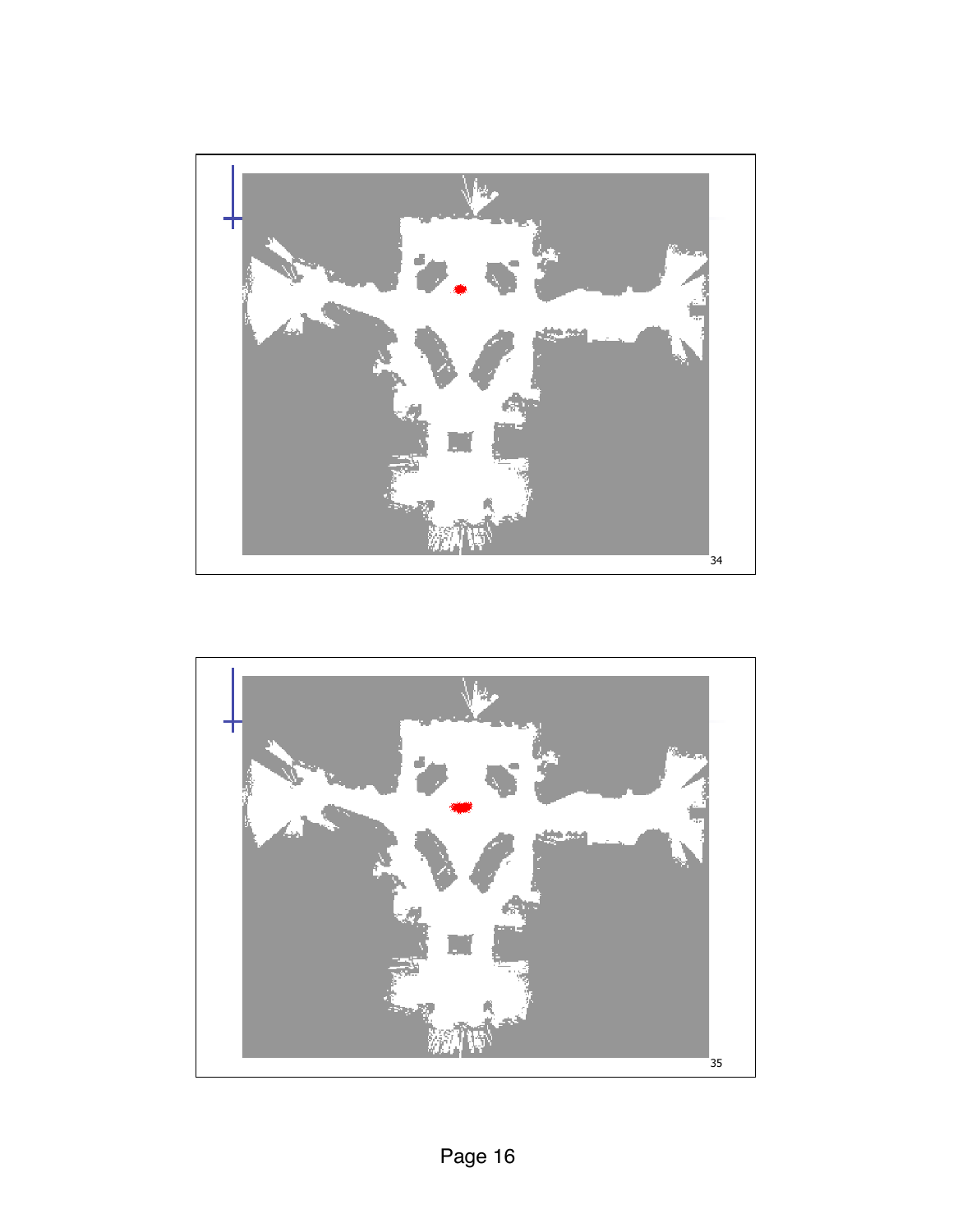